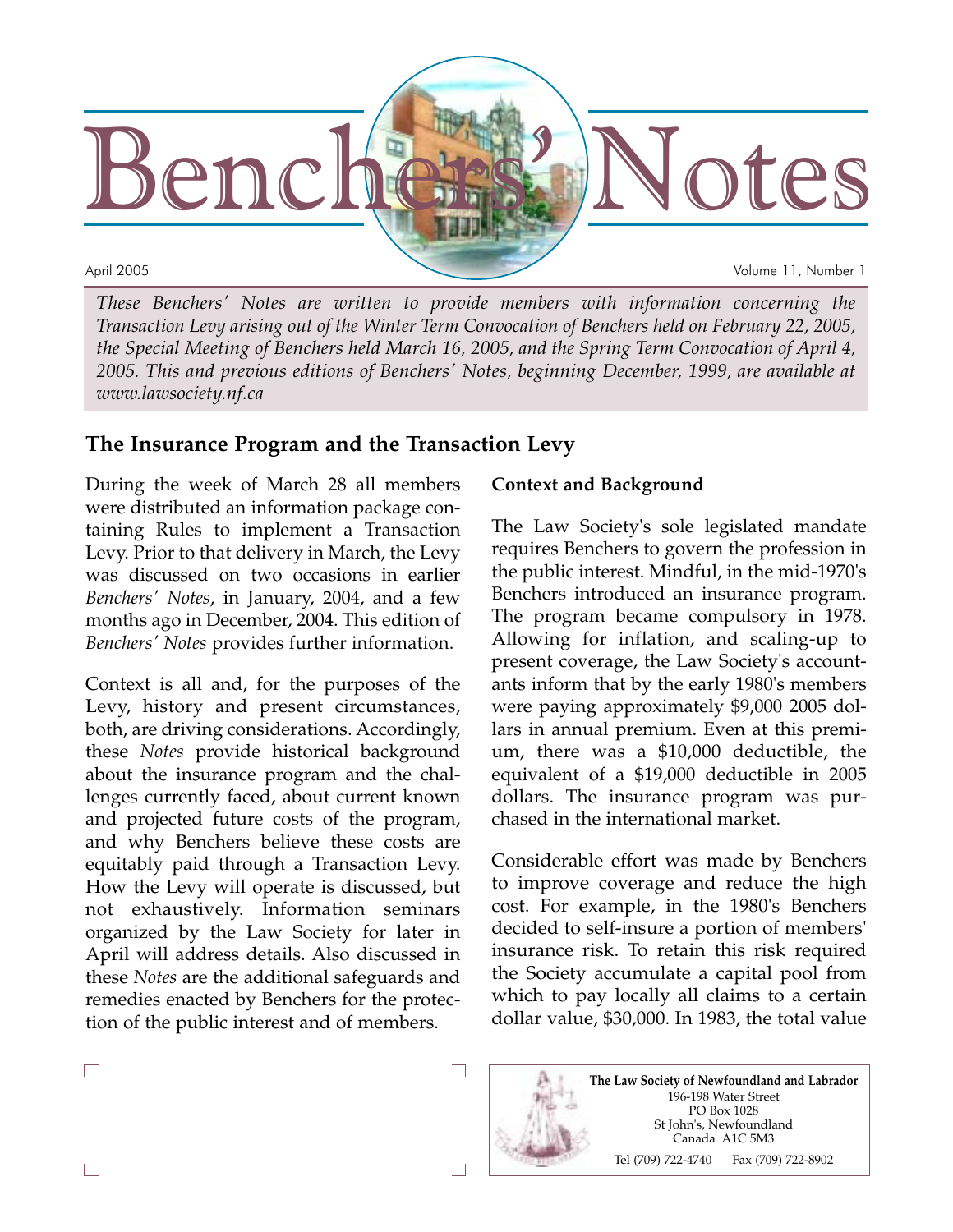of claims paid was \$75,000. By retaining a significant portion of risk, Benchers were able to reduce the member per claim deductible to \$5,000, approximately \$9,500 in 2005 dollars.

In 1989/1990, the Law Society joined with the Law Society of Upper Canada on a program with a retained risk of \$250,000. In 1990, a \$250,000 retention captured more than 95% of the claims paid. To cover this risk, the Society accumulated a capital pool from premiums charged to members. For risk beyond \$250,000, insurance was purchased in the international market. During this period members' premium had two components, one to capitalize the retained risk, the balance to purchase additional cover in the market. The joint program with Upper Canada continued during a period of very low claims costs and without significantly drawing down the capital pool.

During the early 1990's, and with increasing claims and litigation costs, it was evident to the Insurance Committee and to Benchers that a policy with significant retained risk now carried significant exposure as well. For example, by 1992 the total value of claims paid increased from \$75,000 in 1983 to \$1,015,000. Aware of the mandate for public protection, and aware also the need for economic protection of members, the Insurance Committee recommended change from a retained risk policy to pure insurance. This decision coincided with creation at the Law Society of Upper Canada of the Lawyers' Professional Indemnity Company, LPIC, an insurance company owned and managed for the Law Society. In 1994, the Law Society of Newfoundland and Labrador purchased 100% cover on the international markets through LPIC. In doing so, our Law Society was able to piggyback the purchasing power of the Upper Canada program. Typically,

Upper Canada purchased \$60 to \$70 millions of premium in the international markets, Newfoundland and Labrador purchased \$2,000,000. The Upper Canada policy then represented approximately 16,000 lawyers, Newfoundland and Labrador, 441. As a small Law Society, we were, and remain, extremely vulnerable to insurance calamities and to international markets. The affiliation with Upper Canada and LPIC (now LawPRO) was generous and beneficial.

Between 1993 and 2000, insurance exposure increased dramatically and averaged between \$1,500,000 and \$1,750,000 a year. In 2002, exposure was \$3,013,000. There was some improvement in 2003, with \$1,703,000.

Even as members' claims experience was deteriorating, international and national events were impacting the ability of the Law Society to obtain cover. The events of 9/11, and some natural disasters in the period following, frightened the industry and led to consolidation. Since professional liability cover is said to have "a long tail", the Law Society, through LawPRO, contracted typically with two or three only among the largest and most secure insurers. One of these, a primary carrier for the Society, was bought out during consolidation by another large American insurer with no interest in a Canadian portfolio. In consequence of this changing market, negotiations for the 2004 policy were difficult and protracted and continued late into December; Benchers approved the 2004 Budget without knowing the premium to be paid. Members that year received insurance invoices very late and payment deadlines had to be extended. Policy features imposed by insurers for 2004 include a 10% risk component to be held by the Law Society plus a loss-ratio surcharge and a deductible surcharge.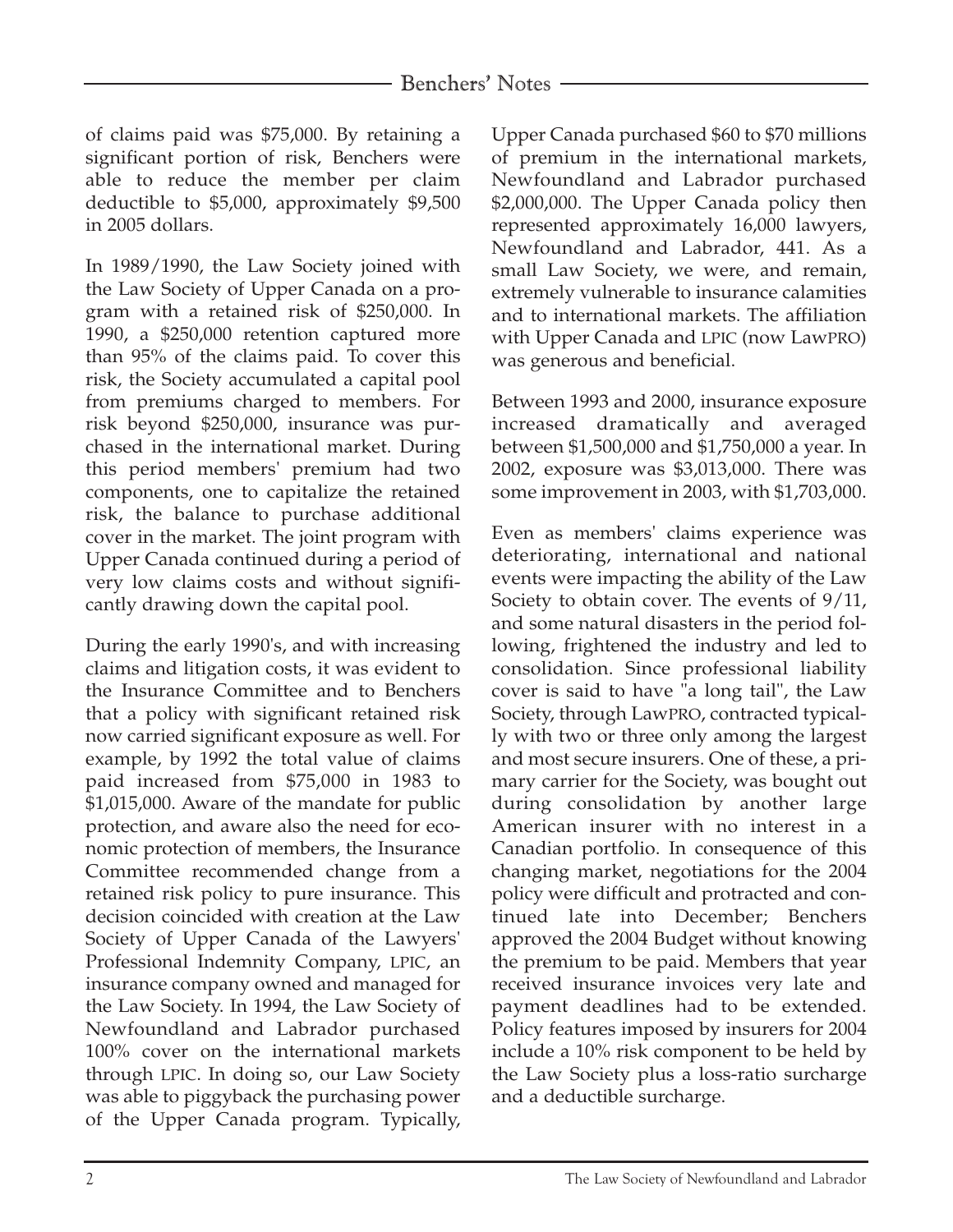## Benchers' Notes

The loss-ratio surcharge is a surcharge based on the actual loss experience for 2004. The Law Society is responsible for payment of this surcharge on an annual basis until all 2004 claims are paid. In 2005, the Law Society paid a surcharge of \$312,000 on the 2004 policy; a further payment of \$160,000 is anticipated during 2005 for the 2004 policy. Future liability on this surcharge may amount to as much as \$250,000 per year for the next several years and could total \$1,500,000 to \$2,000,000. The policy further contained a risk layer. With the risk layer, coverage is interrupted at \$1,300,000 and the Law Society required to step in and pay accumulated claims from that point to \$1,700,000, after which the insurers are again on risk. The 2004 premium charged to members included a costing for the 10% risk and for the risk layer for 2004 based on projected losses of approximately \$2,300,000.

Coincident with these circumstances in Newfoundland and Labrador, LawPRO was building on its success with a Transaction Levy introduced to the Upper Canada program in 1995. LawPRO was able to use accumulated surpluses increasingly to self-insure its program for the Law Society of Upper Canada. No longer could the Law Society of Newfoundland and Labrador piggyback the significant purchasing power of the Upper Canada program. The 2004 policy wording mentioned above reflected change within the international markets, and change in purchasing and negotiating power absent LawPRO participation.

Looking ahead from the backdrop of the 2004 negotiations, the Insurance Committee sounded a warning note to members in the 2003-2004 *Annual Report* of the Law Society, stating:

Our existing insurance fund is currently insufficient to stabilize our risk, especially if we are required to self-insure for a period of time until our claims record normalizes. Adding funds to these resources over a short period of time is, in the Insurance Committee's view, an important step that must now be taken. The Transaction Levy is one proven tool that can achieve this objective. Otherwise, a significant per member annual assessment would have to be made. There are only limited choices available to a small society such as ours.

The *Annual Report* was published shortly after the Parsons' Custodianship and before subsequent unrelated, and unprecedented, 2004 claims losses.

After the Parsons' Custodianship mid-year it was quickly evident to LawPRO that Parsons and other claims during 2004 would be extraordinary. The Insurance Committee was notified there would be considerable difficulty selling the Newfoundland and Labrador program in constrained international markets. Premiums requirements as high as \$15,000 per member were openly mentioned as a possibility. Given the situation, and as a courtesy, LawPRO encouraged the Insurance Committee, chaired by John Roil, QC, to begin early consideration of alternatives. In September, 2004, LawPRO, now entirely selfinsuring the Ontario program and not itself requiring cover in the international markets, provided the Society notice of its intention to close the relationship with Newfoundland and Labrador. The Insurance Committee was faced with the need, and within a few months, to construct a policy acceptable to its public-interest mandate, acceptable nationally under Mobility protocols to which the Law Society is a signatory, and affordable for members. Fortunately, and anticipating the likelihood of change for 2005 and the desirability of keeping informed about the market-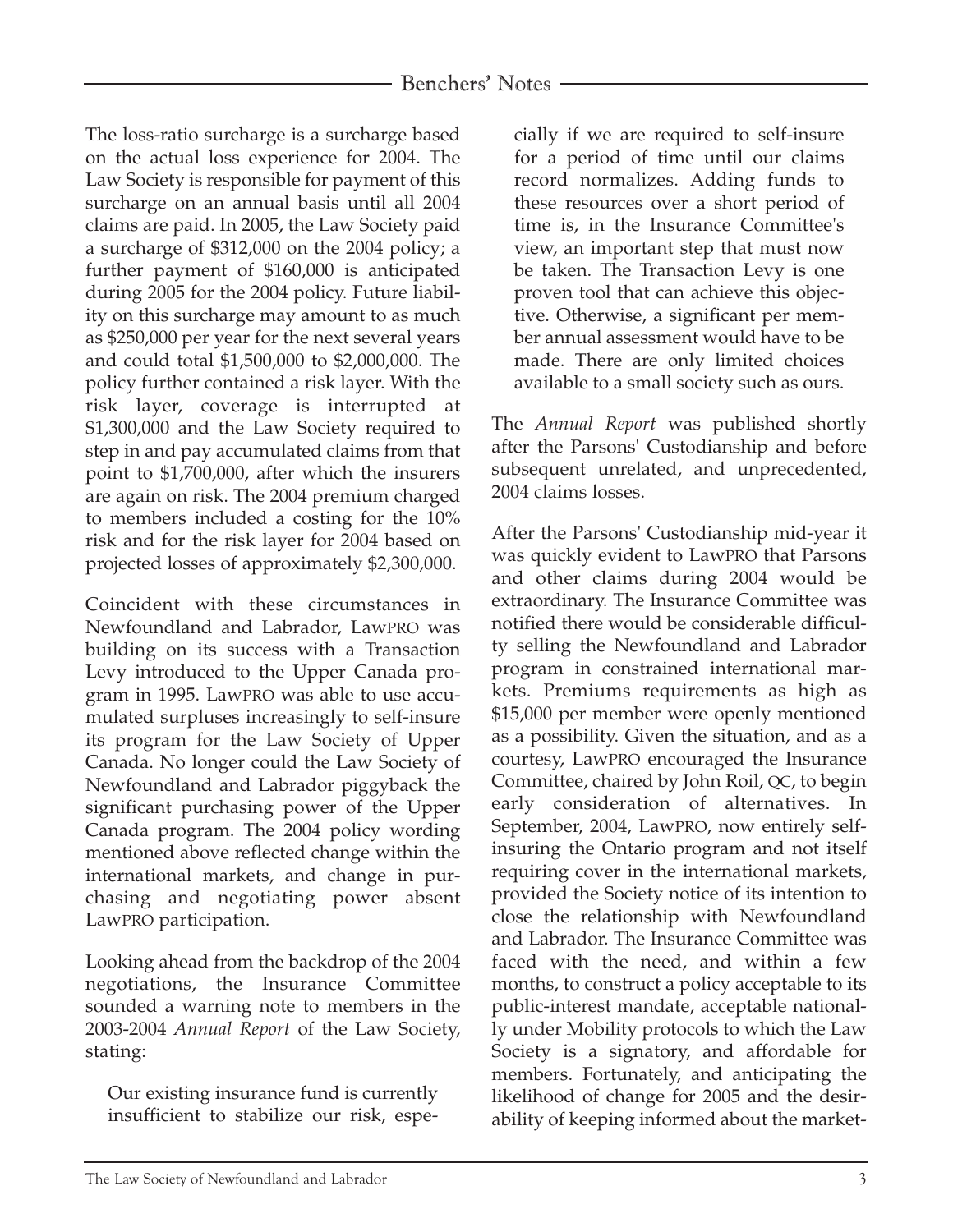# Benchers' Notes

place, the Committee earlier began discussions with the Canadian Lawyers Indemnity Association, CLIA. CLIA, a reciprocal insurer for lawyers, covers lawyers in Nova Scotia, Prince Edward Island, New Brunswick, Manitoba, Saskatchewan, Alberta.

### **Insurance 2004:**

## **Parsons Costs and Unrelated Claims Losses**

As the dimensions of the Parsons' claims began to form, policy-related costs rose in two categories: First, as members' deductibles resulting from Parsons-related claims, and Second, as shared-cost responsibilities included in the 2004 policy wording discussed above.

Deductibles occasioned animated discussion amongst Benchers during several Convocations. Approximately 70 members were innocently involved in 149 Parsons' transactions, and a number of these with multiple claims. Under the escalating deductible rule in the policy, multiple claims are subject to increasing deductibles. Two members with multiple claims could be subject to a million dollar deductible. Several would have deductibles in the \$50,000 to \$100,000 range. At a Special Convocation on August 19, 2004, Benchers agreed to pay members' deductibles. There was a meeting later that day with impacted members to inform them of Benchers' decision. While the total cost of deductibles was not then known, Benchers and members were informed the cost likely would be \$1,300,000. The final cost of deductibles is not yet available but the 2004 estimate has not changed significantly.

The year closed with added difficulty. At December 31, 2004, insurance claims reserves for 2004, reasonably and prudently estimated to insurers during 2003 as likely to reach \$2,300,000, now exceeded \$11,000,000, a sum almost four times the worst previous insurance year. Of that amount, Parsons' related claims comprise slightly more than \$5,000,000. The remainder come from highrisk areas of practice: 40% missed limitation claims, mostly from personal injury actions, 40% real estate claims, and the balance a miscellaneous grouping.

This surge in claims during 2004 resulted in part from the deadline to declare potential claims before the LawPRO policy expired on December 31. With the 10% risk in the 2004 policy, this \$11,000,000 in reserves, paid out over several years and thereby invoking each year the risk layer penalty, presents a potential \$2,000,000 cost to the Law Society. Add to this amount the loss-ratio surcharge earlier discussed and the total potential cost to the Society on the 2004 policy is \$4,000,000, exclusive of the deductibles.

Returning briefly to Parsons' claims, not all are insured. There are a number of real estate transactions where Mr Parsons acted for both sides. Claims arising out of these transactions will be paid out of the Law Society's Assurance Funds and are estimated will cost \$700,000, all of it to be paid during 2005. The Assurance Funds are an essential component of public protection and must be replenished promptly if the Law Society is to meet its statutory mandate and its obligations to other law societies under National Mobility protocols.

### **Future Financial Responsibilities, CLIA**

There is the further and going-forward responsibility of the Law Society to the new CLIA policy. During fiscal 2005, CLIA is providing a transition year for the Law Society to adapt its internal administration to accommodate the new policy. Unlike past experience with LawPRO where claims manage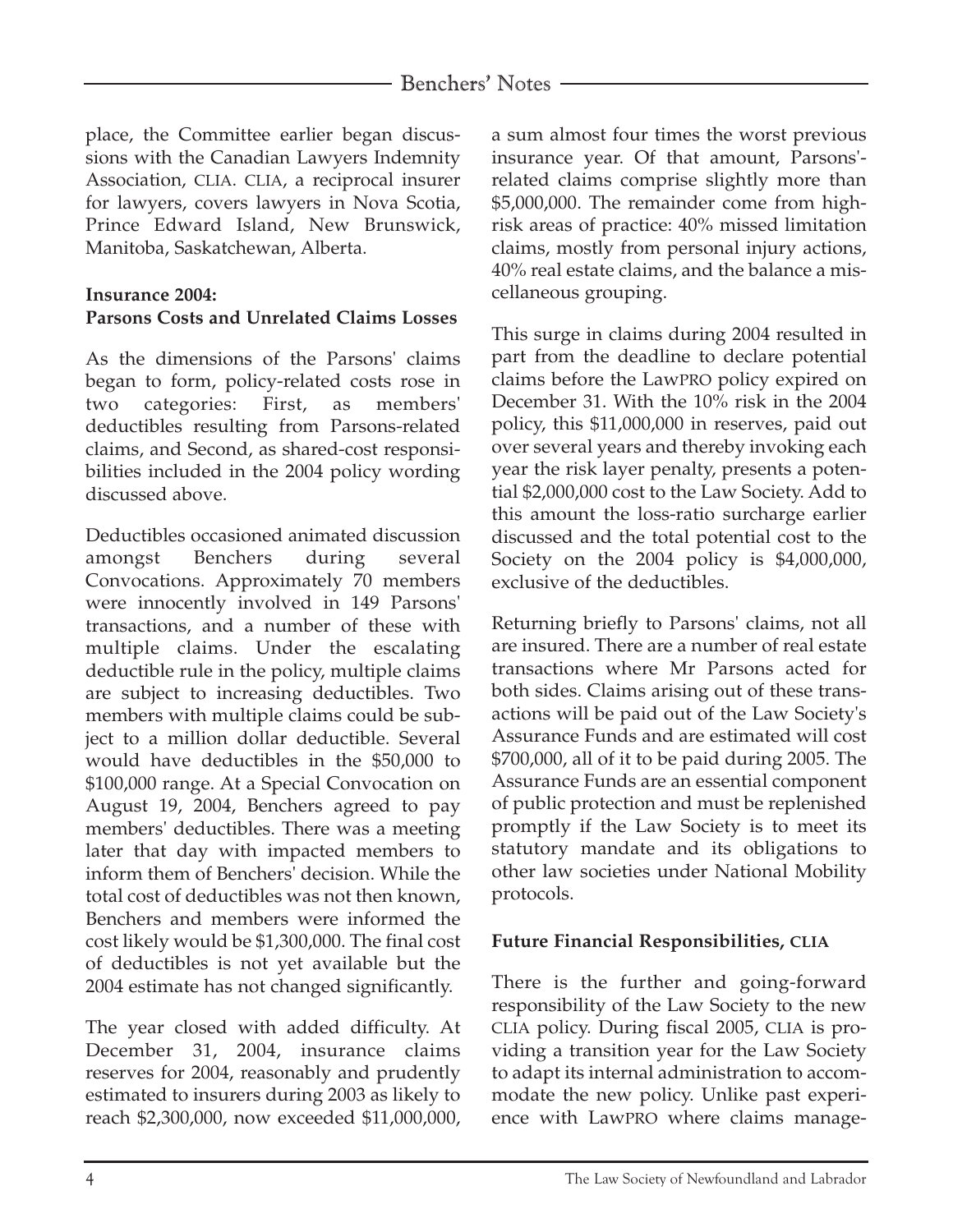ment was handled entirely by LawPRO, CLIA anticipates claims management directly by the Law Society and with the assistance of a specialized Claims Management Committee. The policy anticipates the Law Society will, as do other provinces with CLIA, soon retain a significant portion of its own risk, possibly in the range of \$350,000, this representing perhaps 95% of all claims paid. The capital funding necessary to self-insure that level of risk, and given the experience of recent years, is significant. The Insurance Committee believes it is a sum not less than \$5,000,000. The Law Society will likely soon be required to self-insure some level of its risk, and must begin accumulating the necessary capital pool, during the 2005 and 2006 policy years.

## **A Cost Summary of Insurance Liabilities**

Based upon information provided above, a summary of projected liabilities on the insurance program follows next, the dollar values approximate: Shared-cost responsibilities under the 2004 policy wording for shared risk at 10% plus the risk layer, \$2,000,000; loss-ratio surcharge on the 2004 policy paid over several years, \$2,000,000; members' deductible costs arising out of William J Parsons' Law Office transactions, \$1,300,000; Assurance Fund claims, \$700,000. Total: \$6,000,000. Add now the \$5,000,000 minimal capitalization costs necessary for retained risk on the CLIA program as it moves forward, Total: \$11,000,000.

# **The Transaction Levy**

Faced with the projected liabilities outlined above, and after much deliberation at Convocation and preceding at meetings of the Insurance Committee since 2002, Benchers concluded that a Transaction Levy is an equitable way to protect the Society's insurance program, the public interest, and

members. Modelled after the experience with a Levy in the Upper Canada insurance program, Benchers believe the Levy will generate per transaction revenues that reflect in part the risk of the transaction. High volume, and therefore potentially higher risk, practices, will generate more Levy revenues. Senior members with established practices will contribute more Levy revenues than young members working to establish a new practice. Government members, a class that never had and cannot now have an insurance claim, are exempted. Levy revenues will be used exclusively for the insurance program.

The Levy Rules provide that a Transaction Levy (in the amount of  $$50.00 + HST$ ) applies to real estate transactions that transfer, charge, or insure an interest in real property, personal property transactions that transfer or charge title to personal property, and civil litigation transactions (the commencement of a proceeding and a first response in any level of court in the province excepting Small Claims Court). The Rules provide certain exceptions and also state that members not participating in the Law Society insurance program (and thus who pose no risk of loss) are not subject to the Levy. Further details on the operation of the Levy will be discussed at the upcoming information sessions in St John's, in Grand Falls-Windsor, and Corner Brook.

By its Rules, the Law Society makes the Levy a responsibility of the member to remit. Members may in turn, and where they consider appropriate, disburse the Levy to their clients. Some members may choose to do so, some may choose not to do. The Levy does qualify as a disbursable expense because it is incurred in the course of the file.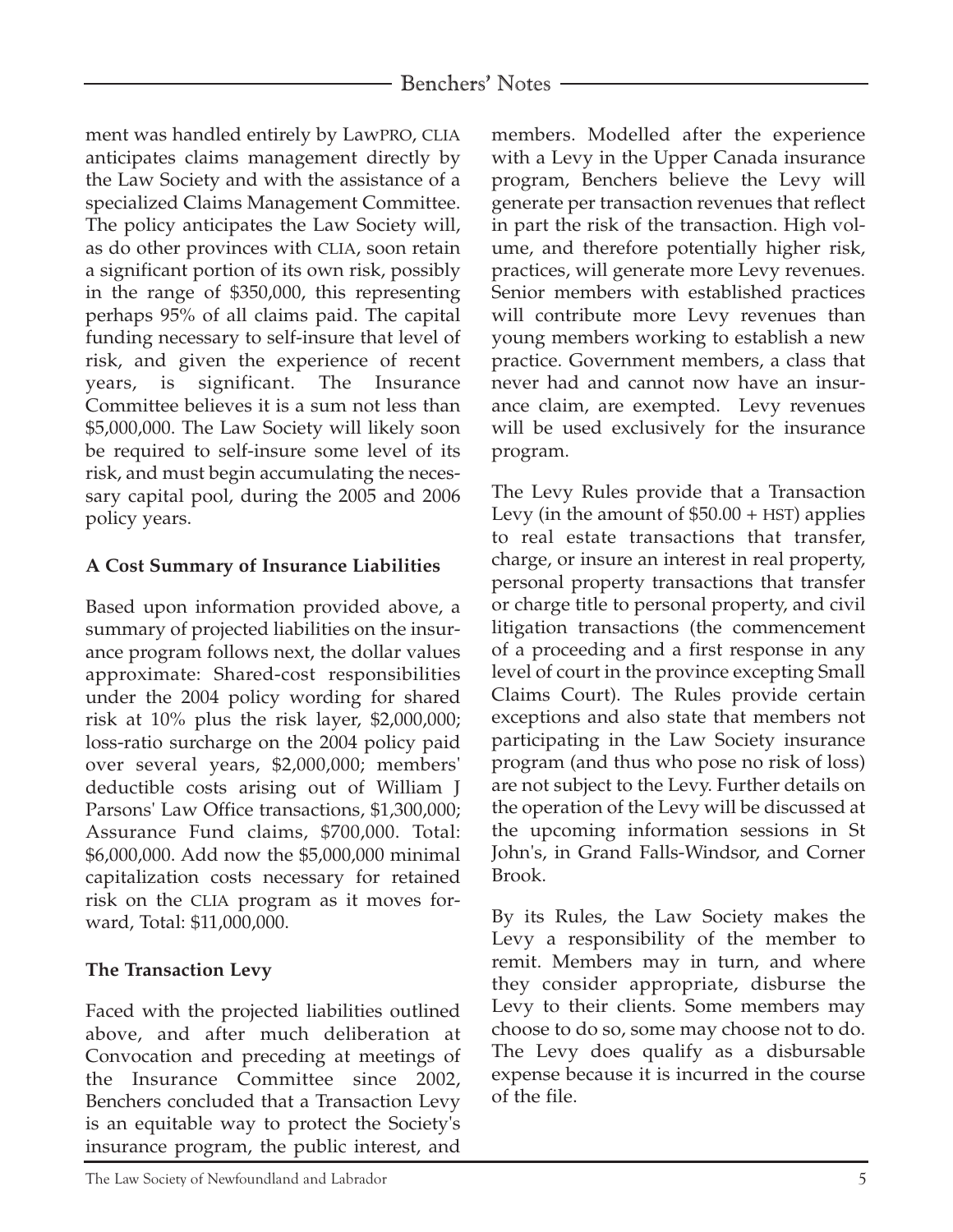## **How Newfoundland and Labrador Insurance Costs Compar**e

How do insurance costs in this province compare to other parts of Canada? Traditionally, our costs have been markedly higher. There are two reasons. First, in a small Society significant losses have a disproportionate impact on premium. As earlier stated, in 2004 the premium paid was \$2,450,000; claims reserves for 2004 exceed \$11,000,000. Second, The Law Society of Newfoundland and Labrador may be the only provincial law society that does not significantly subsidize the insurance premium charged to members. Some examples illustrate. In New Brunswick, the insurance program (CLIA) from July 2003 to July 2004 produced a surplus of \$703,968 (2003), and \$440,313 (2004). A portion of this money was paid to their capital pool and the balance, as well as the interest earnings on the entire capital pool, was used to subsidize their premium down to \$1,700 per member. In Ontario, revenues from the Transaction Fee Levy introduced in 1995, initially used to capitalize the new insurance company and pay costly insurance liabilities, are now used entirely to subsidize the insurance premium. For 2005, the Levy subsidizes the premium down to approximately \$1,325. In Ontario, use of the Transaction Levy to subsidize the premium is so popular that the Levy cannot be removed and at members' request has been incorporated directly into insurance policy wording.

The Barreau du Quebec provides a third, and enviable example. With a surfeit of insurance monies from excellent claims experience from its 14,000 members over many years, the Barreau subsidizes its policy down to \$1 per member for coverage that is five times greater than any other jurisdiction in Canada.

While insurance costs will remain high in Newfoundland and Labrador for some years, the next two or three will realize a complete transition to the new program in this province. Members' 2005 policy premium reflects some of these transition costs. The base premium for each member is \$4,100. To this amount is added a 20% Equity Fund charge (\$800) that the Law Society must contribute to an Equity Fund at CLIA, the Fund collecting monies from all member law societies and as a safeguard in emergency. The Fund is separate from a capital pool required for self-insurance purposes. As the final component of the premium members' pay, there is an added \$1,100 for adjusting and defence costs, for a total of \$6,000.

Will insurance costs in Newfoundland and Labrador decline in the near future? Costs are unlikely to decline until the Transaction Levy pays down the liabilities associated with 2004 claims and there is a capital pool sufficient to manage retained claims in this province. Once claims costs are paid, and a capital pool available, the Levy becomes available, as in Ontario, to subsidize the insurance premium. Current projections have Levy revenues at approximately \$2,000,000 annually. At this rate, premium subsidy will not be available for four or five years.

## **Given these Insurance Claims Costs, are Members Practising Correctly?**

As earlier indicated, Parsons' claims represent approximately 45% of the 2004 claims reserves, a significant sum but not half the reserved costs. Why the remaining 55%? Two years ago LawPRO compared and analyzed the insurance claims history of this Law Society with the claims history of the Law Society of Upper Canada. The results indicate, if groups of 450 practising insured members are selected at random in Ontario, their claims history experience over time mimics the Newfoundland and Labrador program. In Ontario, however, the problems associated even with several groups of 450 members are quickly lost among 18,000 practitioners.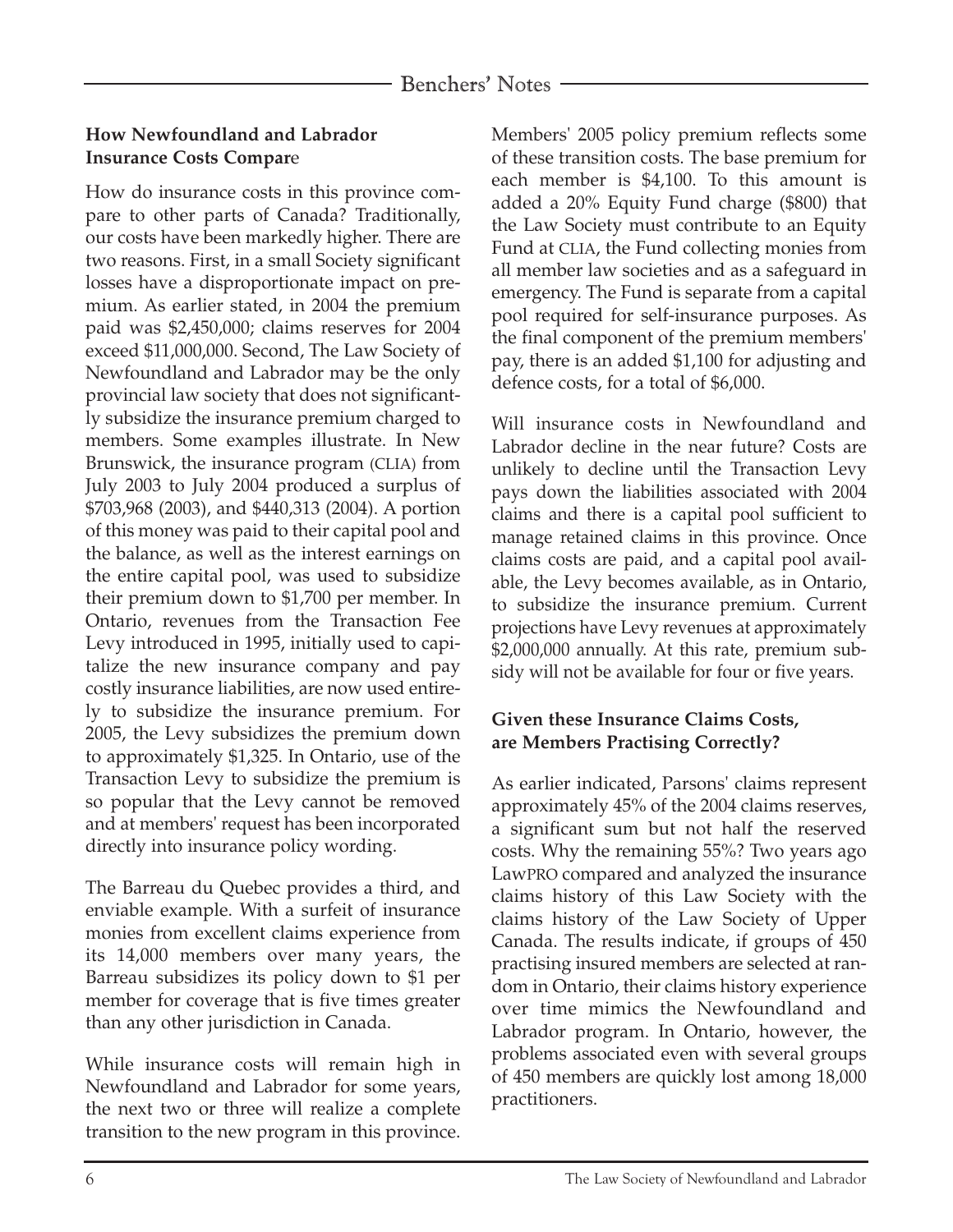## **Should the Law Society Manage its Members More Closely?**

Faced with difficulties in the insurance program and the costs of a Custodianship, the Insurance Committee and Benchers examined whether the Law Society is doing enough to prevent poor management practices among its members. For example, should members be allowed to act on both sides of a real estate transaction; should there be closer controls over members who declare bankruptcy; should trust accounts be more closely monitored; are members lacking in substantive knowledge, resulting in errors? Briefly, some answers.

## **Real Estate Transactions**

Members frequently act on both sides of a real estate transaction, whether because they are working in a small community or because they are acting on the one hand for a developer and on the other for a purchaser. After close examination, an *ad hoc* Committee appointed to examine the concerns of Benchers about these transactions concluded that some risks are unavoidable, that the overall integrity of the profession should be allowed to prevail, and various proposed remedies were unpalatable. The *ad hoc* Committee is currently examining whether such transactions can be protected through mandatory title insurance. It is this *ad hoc* Committee that developed the Two-Cheque Practice Standard recently adopted by Benchers and circulated to members as one means to reduce difficulties in real estate transactions.

# **Bankruptcies**

Members are aware that new Rules concerning bankruptcy were approved recently by Benchers and distributed. The Law Society of Newfoundland and Labrador has been abreast on these types of Rules for some years. The old bankruptcy Rules of this Law Society were used as a model by some other societies when developing their own. The new Rules, however, are tough and advance public protection by suspending the bankrupt from practice until the Executive Committee have the member address the Committee's concerns. A member who fails to report can be subject to discipline.

### **Trust Accounts**

In recent years this Law Society was responsible for bringing together and Chairing meetings of the Atlantic law societies with the purpose to create common trust account rules throughout the region. The consolidated Rules bring together the best components of all in Atlantic Canada. Later in April, meetings will begin next to consolidate the reporting Forms used by members in the region. The work is expected to take a year. This Law Society, and Atlantic law societies collectively, are leading the rest of Canada in developing strong, uniform Rules for public protection.

Most members have now met Jerry Oser, CA, the Law Society's random auditor. The Society's random audit program, considered and in development over the last few years, is proving a significant success. The Society is obtaining better information about members' trust accounts, and sooner, than ever before, and has been able to address member concerns and propose remedies in a timely manner. While interventionist, the program continues to meet with member acceptance and approval. Under the program, trust account activities are very closely monitored. The program is one of the most comprehensive and careful in Canada, second only in frequency to the program in Prince Edward Island where audits are conducted of all firms every